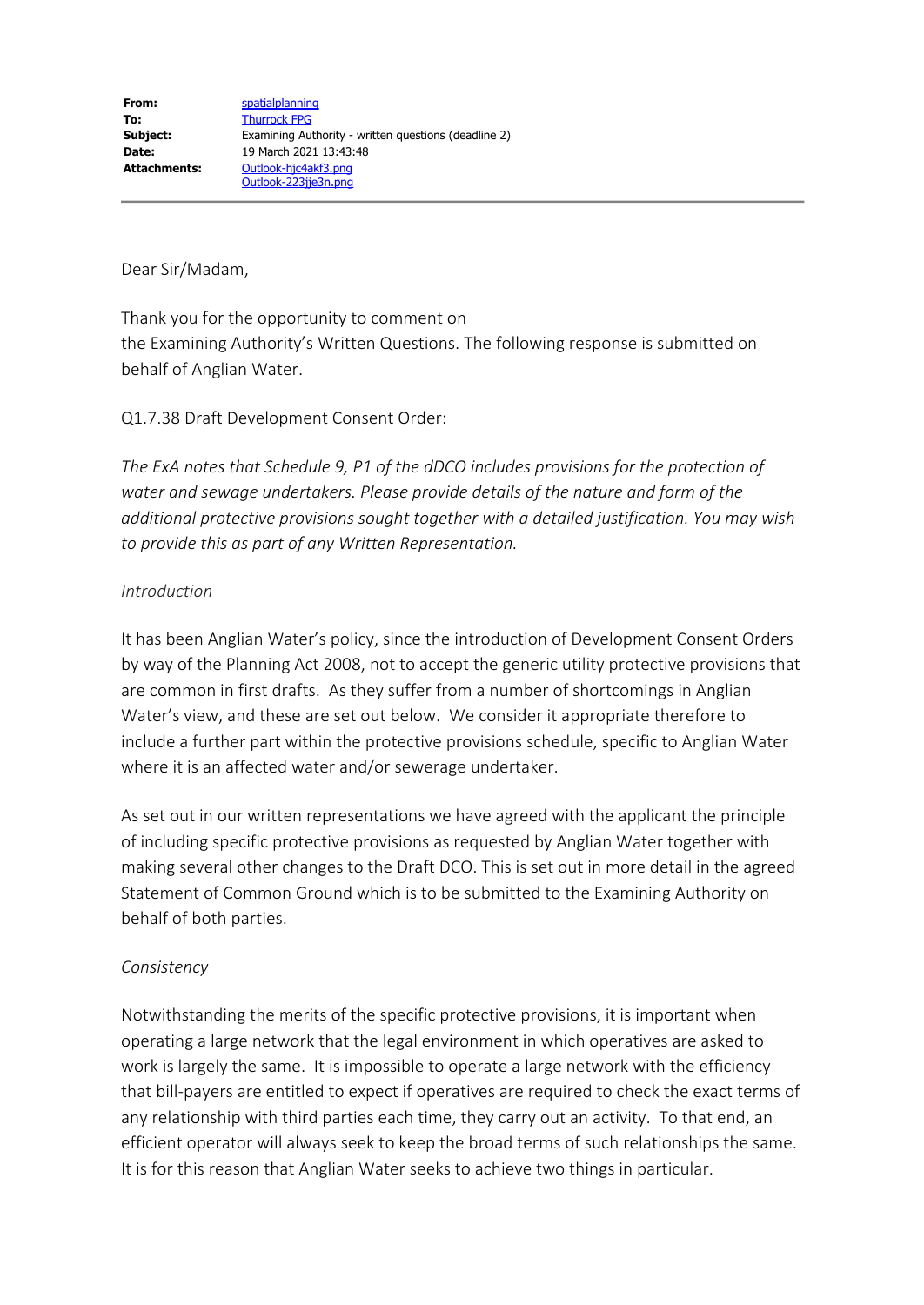## *Consistency of terms*

Anglian Water seeks to keep the protective provisions for Development Consent Orders, Transport and Works Orders, and local or private Acts of Parliament:

- substantially the same as protective provisions applied to other Development Consent orders, Transport and Works Orders, and local or private Acts of Parliament; and
- broadly the same as the relationship with landowners and developers generally.

## Consistency of process

Many of the activities forming an interface between Anglian Water and the undertaker that are envisioned by the Development Consent Order replicate rights that are given to landowners and developers by statute in any event. In order to process the application of those rights efficiently, the specific protective provisions seek to channel undertakers towards using those processes where appropriate.

## *Planning Inspectorate Guidance regarding protective provisions*

The Planning Inspectorate's "Advice note 15: Drafting Development Consent Orders" provides, in our opinion, support for this approach:

4.1 Applicants are encouraged to agree Protective Provisions with the protected party(ies) prior to submitting the application for development consent. Where agreement on Protective Provisions has not been reached during the Preapplication stage, applicants should, as a minimum, submit with their application the standard Protective Provisions for all relevant protected parties with any amendments that the Applicant is seeking annotated with full justification included within the Explanatory Memorandum.

…

4.3 Submitting blank Protective Provisions Schedules is not acceptable and is likely to pose a serious risk to the acceptance of an application under s55 of the PA2008. 4.4 It is common for Protective Provisions to be drafted in unison with [*our underlining*] the protected party(ies) or by them first hand…

# *Identified shortcomings of the template general utility protective provisions*

The following are examples of where we believe the general utility protective provisions can be improved:

# *Protected strips*

The general provisions provide a blanket prohibition on certain activities within 300 millimetres of underground water or sewerage apparatus. Anglian Water's experience over the years concludes that this protected strip is much too narrow. The provisions also prohibit work "situated" within 10 metres of any such apparatus. Anglian Water would only consider such a wide protected strip appropriate to protect pipes of fairly wide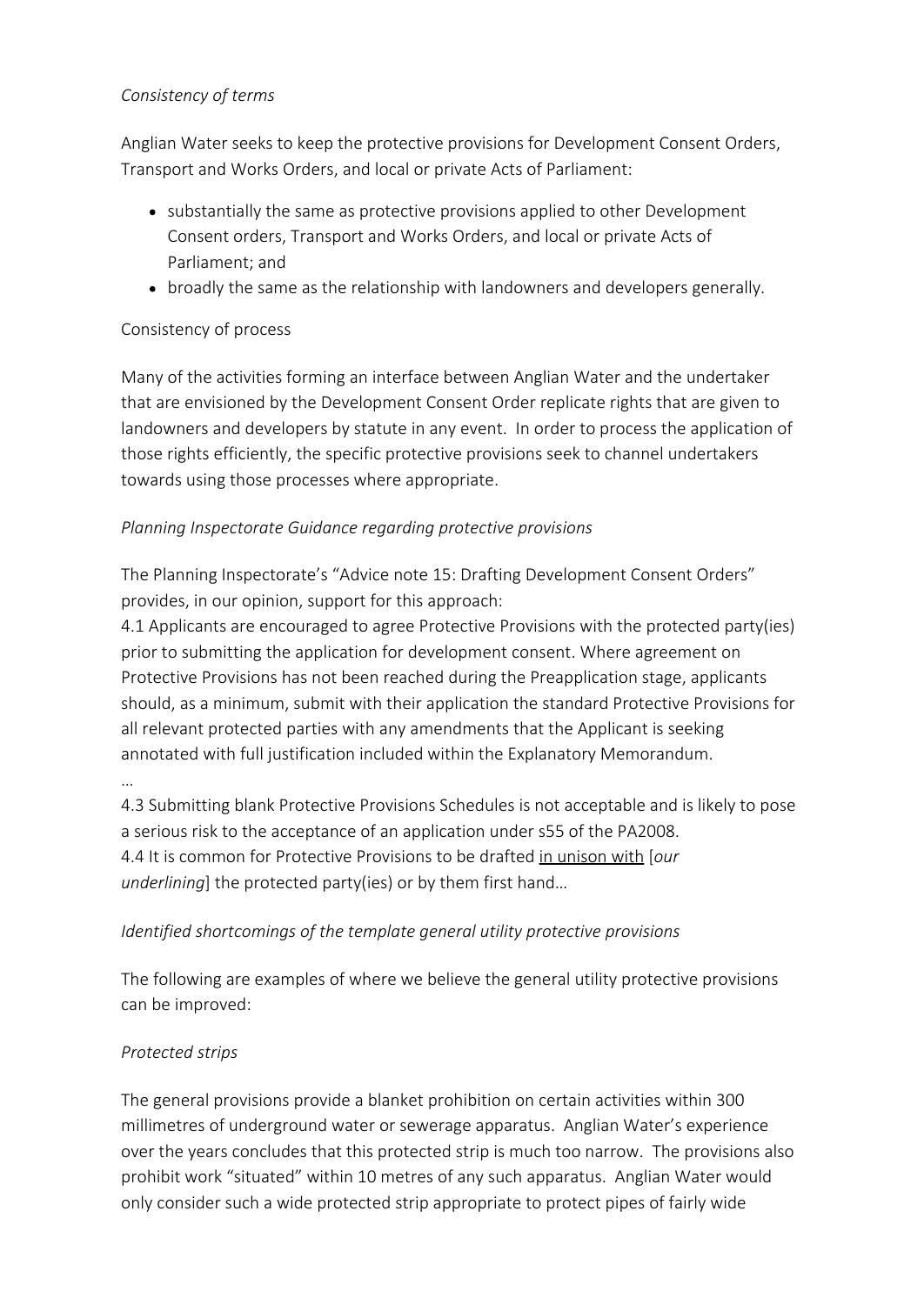diameter (and therefore importance). We consider it useful to apply therefore a prohibition within the same dimensions of protected strips of both the type of work subject to the 300 millimetre proscription and the type of work subject to the 15 metre proscription. These dimensions vary in accordance with the diameter of an underground pipe, provided the work does not breach the overall interdiction on damaging apparatus, and this hopefully represents a rational approach to risk management that benefits both parties.

## *Environmental Permitting*

At many points along Anglian Water's network, water discharges into watercourses. This activity requires a permit under the Environmental Permitting (England and Wales) Regulations 2016. If the network is altered using the powers provided by the Development Consent Order in such a way that the location of the discharge changes, a new permit will be required, otherwise a continuing offence will be committed by Anglian Water. The specific protective provisions ensure that such a permit is in force before any re-routing of water for discharge.

## *Discharge Easements*

Following the case of British Waterways Board -v- Severn Trent Water Limited [2001] 3 WLR 613, [2001] 3 All ER 673 it was made clear that there was no statutory power for sewerage undertakers to commence any new discharge into privately owned land, and therefore an easement must be obtained. The specific protective provisions ensure that such a permit is in force before any re-routing of water for discharge.

### *Contingency arrangements*

It is not often possible seamlessly to switch flows from to-be-abandoned apparatus to new apparatus without any loss of service to customers. Over-pumping or by-pass arrangements may be required, and sometimes test flows or wash-out flows are required. The general utility provisions envisage the right to maintain the old apparatus lasting until the new is in operation, but in reality the physical substitution of flows is equally important. The specific provisions therefore make it clear that contingency arrangements like these must be in place before switching of flows is attempted.

### *Physical access to apparatus*

The general utility provisions ensure that where works are near or affecting apparatus, access arrangements are provided for, but no more than that. However, it is entirely conceivable that the undertaker's works are not near the apparatus and do not in the normal sense of the word affect it. Furthermore, Anglian Water only has private rights (in the form of land ownership or easements) to access a very small percentage of its assets, relying as it does on statutory powers in practically all cases.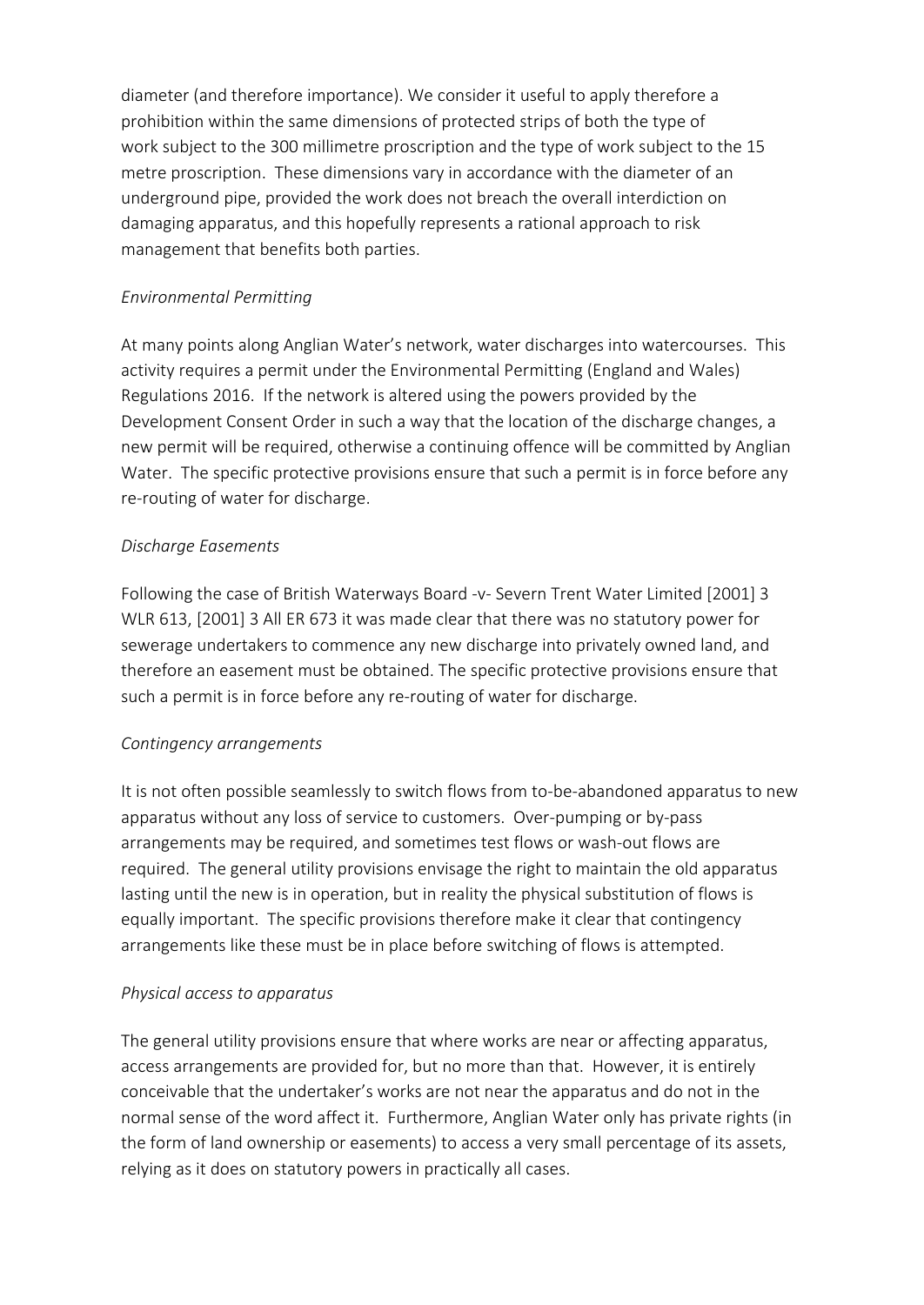#### *Disputes concerning discharges of water into public sewers*

The operative terms of the Development Consent order grant the right for the undertaker to discharge water into public sewers. It is made clear that the consent of the owner of the sewerage network is required to discharge water into it (subject to reasonableness); but that disputes must be determined in accordance with section 106 of the Water Industry Act. This misunderstands the nature of section 106. First, consent is not required in the section 106 process: it is a matter of notice to connect and counter-notice in certain circumstances, and it is a question of whether the counter-notice is validly given that may be referred to Ofwat under section 106(4). Secondly, following the Supreme Court decision in Barratt Homes Limited (Respondents) v Dŵr Cymru Cyfyngedig [2009] UKSC 13, the capacity of the receiving network – which is considered a town and country planning issue – cannot be taken into account, let alone the effect on the receiving treatment works. Of course, because the DCO effectively provides planning permission, there is nowhere for Anglian Water to raise the question of capacity. Thirdly, it is questionable whether Ofwat, as a creature of statute would consider that it has jurisdiction to arbitrate disputes arising from a Development Consent Order. Anglian Water therefore provides, either in the protective provisions, or more commonly in the body of the development consent order, that disputes are referred to the same arbitrator using the same processes as are available elsewhere in the development consent order.

#### *Use of existing processes*

As stated above, it is considered more efficient if the undertaker would use the existing processes provided to all landowners under section 41 (requisition of new water main), section 98 (requisition of new public sewer or public lateral drain), section 51A (adoption of new water main), section 104 (adoption of new private sewer or water main) or section 185 of the Water Industry Act 1991. The specific protective provisions direct the undertaker to use such processes.

I would be grateful if you could confirm that you have received this response.

Should you have any queries relating to this response please let me know.

Regards, **Stewart Patience, MRTPI** Spatial Planning Manager Telephone:

#### **Anglian Water Services Limited**

Anglian Water, Thorpe Wood House, Thorpe Wood, Peterborough, Cambridgeshire. PE3 6WT